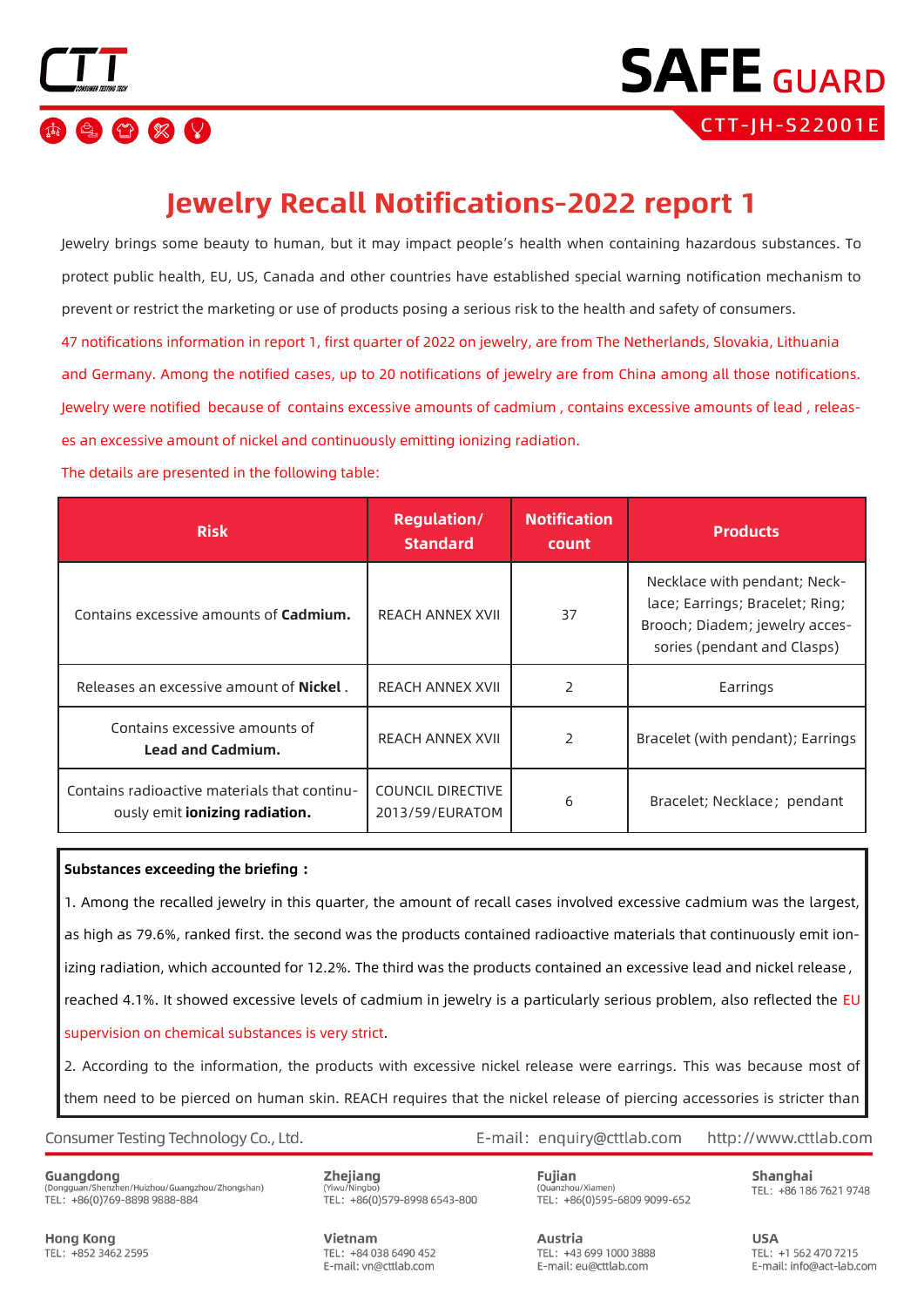

# **Jewelry Recall Notifications-2022 report 1**

## Continue:

direct products that come into contact with the skin. The limit is no more than 0.2µg/cm<sup>2</sup>/week.

3. In this quarter, recalls firstly appeared the risk of ionizing radiation because the products contained radioactive substances such as magnetite and ore, which will continuously emit ionizing radiation.

# **The reasons analysis of recalled jewelry:**

1. Cadmium content: Most of recalled jewelry with excessive cadmium content in this quarter were cadmium alloy jewelry. This material has the characteristics of high tensile strength, wear resistance and appropriate price, and may be used in jewelry manufacturing. Therefore, the selection of raw materials should be paid more attention.

2. Nickel release: The metal plating is prone to excessive nickel release due to nickel used in the plating or uneven electroplating technology.

3. Ionizing radiation: The products use magnetite and ore, which contain radioactive substances without treatment.



# In the first quarter of 2022, 47 recall notifications for imitation jewelry products ,

• According to the reporting country .

(1)Germany notified 38 products, accounted for 80.85%, ranked first .

(2)The Netherlands reported 20.0%, ranked second .

(3) Slovakia reported 4.25%, tied for third.

The above data showed that Germany had the most frequent recalls of jewelry products, and the environmental protection and safety supervision of products was very strict. The second was The Netherlands. The Netherlands firstly recalled some jewelry because of radiation emitting, such risks need to be noted. Slo-

vakia had recalled for four consecutive quarters, so product compliance need to be paid special attention when products enter Slovakia. At last, there was only one case recalled by Lithuania, the export was also noteworthy.

# Consumer Testing Technology Co., Ltd.

Guangdong (Dongguan/Shenzhen/Huizhou/Guangzhou/Zhongshan) TEL: +86(0)769-8898 9888-884

Zhejiang (Yiwu/Ningb TEL: +86(0)579-8998 6543-800

Vietnam TFL: +84 038 6490 452 E-mail: vn@cttlab.com

E-mail: enquiry@cttlab.com

http://www.cttlab.com

Fujian (Quanzhou/Xiamen) TEL: +86(0)595-6809 9099-652

TEL: +43 699 1000 3888

E-mail: eu@cttlab.com

Austria

Shanghai TEL: +86 186 7621 9748

**USA** TFI: +1 562 470 7215 E-mail: info@act-lab.com

Hong Kong TEL: +852 3462 2595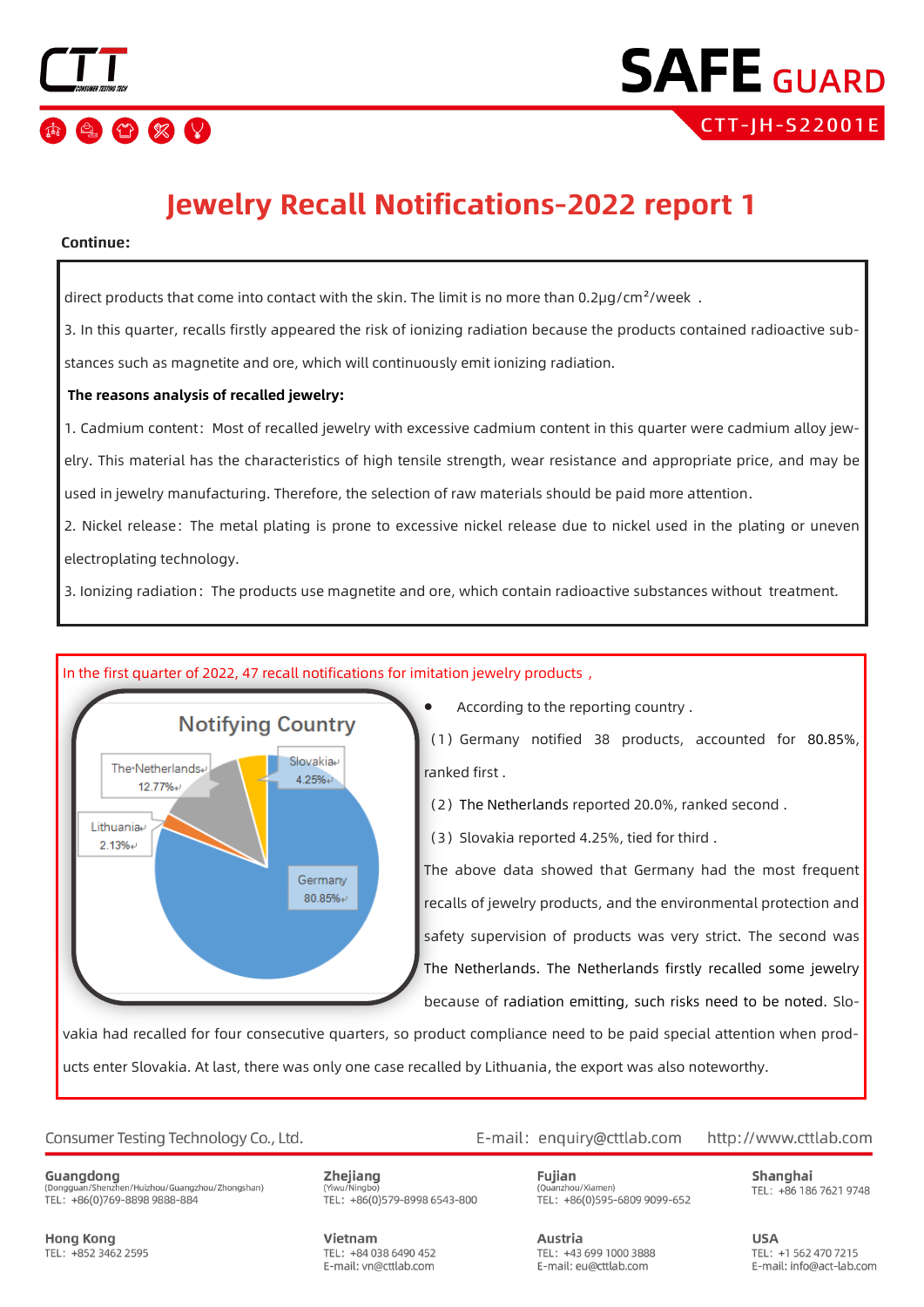



# **Jewelry Recall Notifications-2022 report 1**

Continue:



The above data shows that different types of jewelry have different recall ratios. The main reasons include:

(1) Product demand or export quantity is different.

(2) The production materials selected by the industry for different types of products are different.

(3) Due to structural differences, different types of products have different production processes, etc.

Based on the above, for enterprises related to artificial jewelry products, on the one hand, they need to understand the relevant laws and regulations/standard requirements of the export market countries/regions. On the other hand, they should combine recent recall data and analysis in the supply chain of product selection, processing, and mass production. Strengthen management and control efforts to ensure the safety and environmental protection of exported products.

#### 参考网站:

https://www.cpsc.gov/Recalls/2021/Primark-Recalls-Nose-Piercing-and-Body-Bars-Due-to-High-Levels-of-Nickel-Risk-of-Skin-Irritation https://ec.europa.eu/safety-gate-alerts/screen/webReport/detail/10000027 https://ec.europa.eu/safety-gate-alerts/screen/webReport/detail/10000028 https://ec.europa.eu/safety-gate-alerts/screen/webReport/detail/10000033

Consumer Testing Technology Co., Ltd.

Guangdong (Dongguan/Shenzhen/Huizhou/Guangzhou/Zhongshan) TEL: +86(0)769-8898 9888-884

Zhejiang (Yiwu/Ningb TEL: +86(0)579-8998 6543-800

Vietnam TEL: +84 038 6490 452 E-mail: vn@cttlab.com

E-mail: enquiry@cttlab.com http://www.cttlab.com

> Fujian (Quanzhou/Xiamen) TEL: +86(0)595-6809 9099-652

TEL: +43 699 1000 3888

E-mail: eu@cttlab.com

Austria

Shanghai TEL: +86 186 7621 9748

**USA** TFI: +1 562 470 7215 E-mail: info@act-lab.com

**Hong Kong** TEL: +852 3462 2595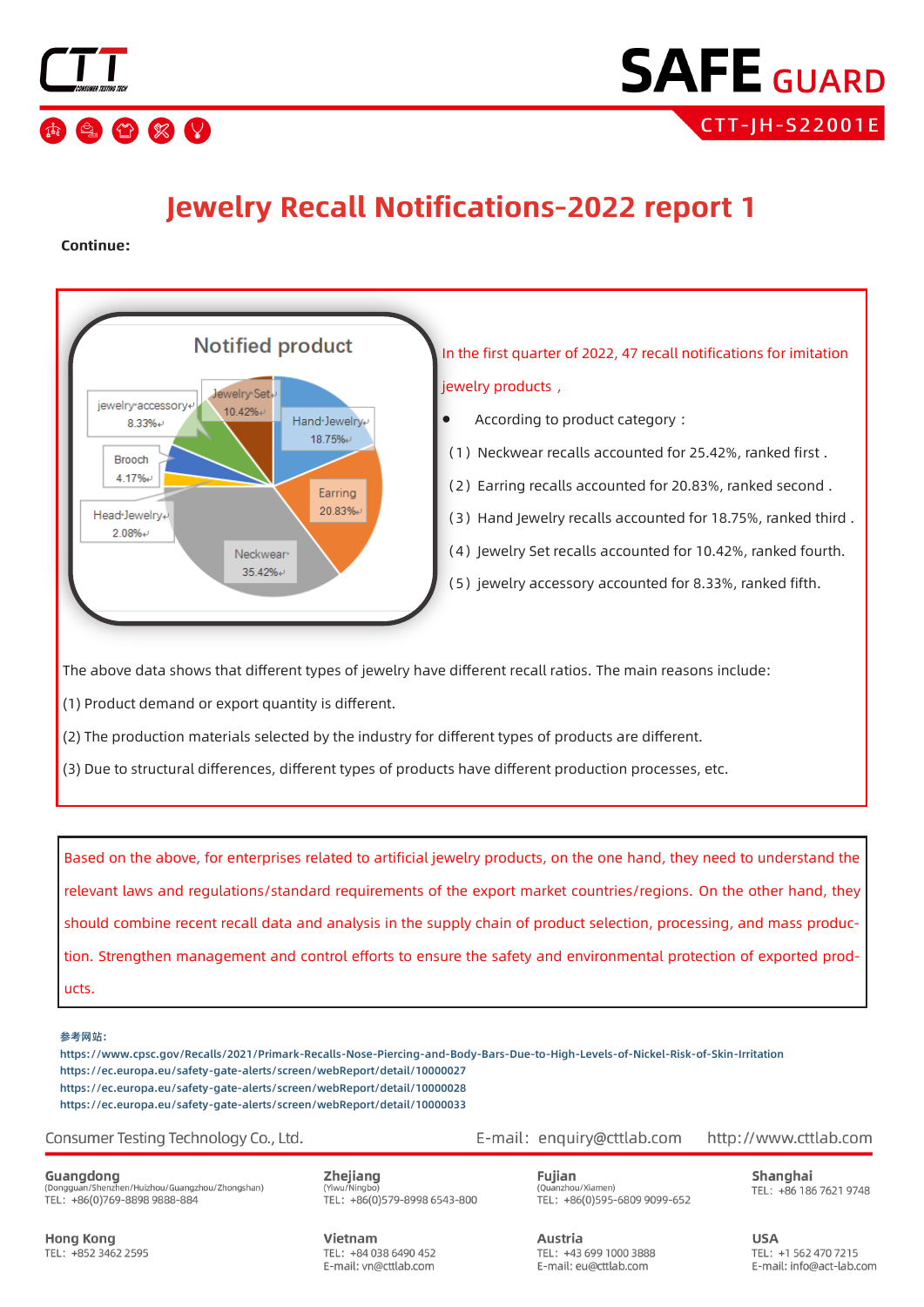

# **饰品召回通报预警—2022年第1期**

饰品的广泛使用,创造了美的同时也威胁着身体健康。为了保障消费者的合法权益,欧盟、美国、加拿大等国建立 了专门的预警通报机制,欧盟RAPEX系统、美国CPSC官网以及加拿大Health Canada官网定期公布在其境内出现的不 安全产品的召回信息。此外,美国和加拿大还会对某些产品实施联合召回。

2022年第一季度(第1-13周),关于仿真首饰品的47则召回通报信息,来自荷兰、斯洛伐克、立陶宛、德国。通 报案例中中国出口的高达20例,涉及的通报原因包括:化学物质含量超标,包括铅含量超标、镉含量超标和镍释放量超 标;以及因含放射性物质持续产生电离辐射。通报详情汇总如下:

| 通报原因           | 违反法规/标准                                     | 通报数量 | 涉及产品                                     |
|----------------|---------------------------------------------|------|------------------------------------------|
| 镉含量超标          | <b>REACH ANNEX XVII</b>                     | 37   | 吊坠项链;耳饰;项链;胸针;手镯;戒指;<br>王冠; 饰品配件 (钩扣、吊坠) |
| 镍释放量超标         | <b>REACH ANNEX XVII</b>                     |      | 耳饰                                       |
| 铅、镉含量超标        | <b>REACH ANNEX XVII</b>                     |      | 手镯 (吊坠部件);耳饰                             |
| 含放射性物质持续产生电离辐射 | <b>COUNCIL DIRECTIVE</b><br>2013/59/EURATOM | 6    | 手镯;项链;吊坠                                 |

### **物质超标简析:**

1. 本季度饰品召回因化学物质镉超标数量最多,占比高达79.6%,位居第一;第二是因含放射性物质持续产生电离辐 射,占比达到12.2%;镍释放量和铅含量超标占比4.1%,并列第三。说明产品中镉含量超标的问题尤为严重,也反映 欧盟对首饰品中化学物质的监管力度很大。

2. 根据通报汇总表的信息,镍释放量超标的产品为耳饰,这是因为此类饰品穿戴方式大多都需要穿刺人体皮肤,而 REACH法规要求穿刺类饰品镍释放量要比直接与皮肤接触的产品更严格,其限值要求为不得超过0.2µg/cm²/week 。 3. 本季度中首次出现电离辐射的风险,这是因为产品含有的磁石、矿石等含放射性物质,这些物质会持续性释放电离 辐射。

## **饰品召回的原因分析:**

1. 镉含量:本季度饰品召回中镉含量超标的大部分都是合金饰品,而此类饰品镉易超标是因为采用了镉合金原料,镉 合金原料具有较高的抗拉强度、耐磨性和价格适宜等特点,会被用于饰品制造中,因此需要多关注产品的原材料选用。 2. 镍释放:金属镀层易出现镍释放量超标的情况是因为镀层含镍、或电镀工艺参差不齐造成的。

3. 电离辐射:产品采用了含有放射性物质的磁石、矿石等,且未进行辐射等优化处理,直接制成成品。

|  | 中鼎检测技术有限公司 |
|--|------------|
|--|------------|

广东(东莞、深圳、惠州、广州、中山) TEL: +86(0)769-8898 9888-884

浙江(义乌、宁波) TEL: +86(0)579-8998 6543-800 E-mail: enquiry@cttlab.com http://www.cttlab.com

> 福建(泉州、厦门) TEL: +86(0)595-6809 9099-652

上海 TEL: +86 186 7621 9748

香港 TEL: +852 3462 2595 越南 TEL: +84 038 6490 452 E-mail: vn@cttlab.com 奥地利 TEL: +43 699 1000 3888 E-mail: eu@cttlab.com

美国

TEL: +1 562 470 7215 E-mail: info@act-lab.com